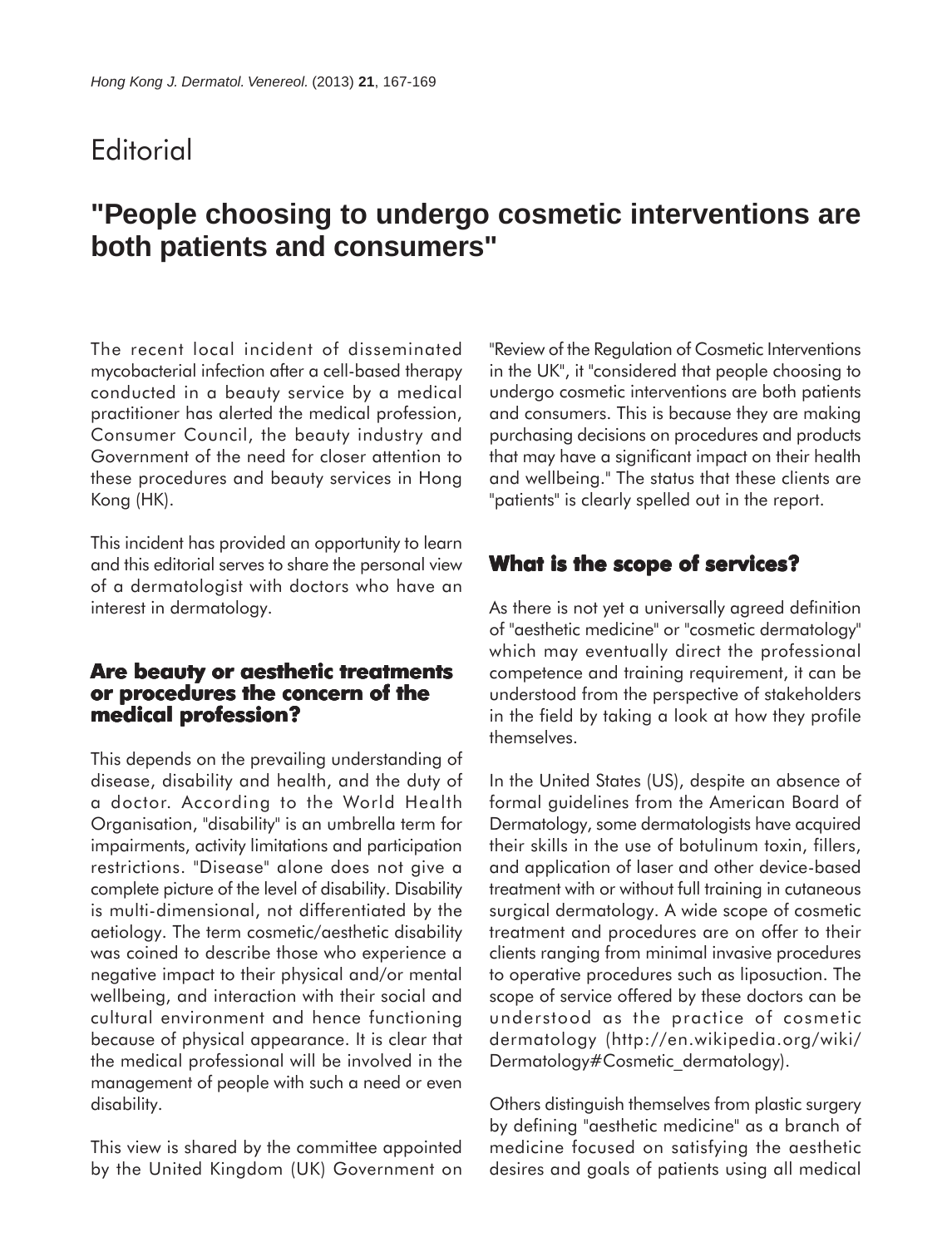procedures except those surgical procedures requiring an operating table and general anaesthesia. This scope is proposed by a group of doctors from a very diverse training background who offer beauty services to their clients (http:// en.wikipedia.org/wiki/Aesthetic\_medicine).

In the market, an even wider scope of services are provided by non-medical personnel with an equally diverse training background in cosmetic procedures, ranging from none to certification by vocational training institutes in HK or other countries.

The scope of service is so diverse that a consensus is almost impossible, but roughly these can be grouped under the following categories:

- 1. Conventional procedures that have been practised by the beauty industry for years such as "facial", massage, tattoo, ear piercing, etc.
- 2. Procedures that involve injection, implantation of various substances including registered medicine or unregistered products to the skin or even into the bloodstream such as botulinum toxin, fillers, implantation of catgut, various cell therapy protocols, mesotherapy, skin whitening injection, hormones of human or animal origin.
- 3. Procedures that involve external application of energy including various lasers, other light and radiofrequency devices, ultrasound, etc.
- 4. Procedures that involve mechanical/chemical exfoliation of the skin such as microdermabrasion and chemical peeling.
- 5. Other miscellaneous procedures not pertaining to the above groups such as hyperbaric oxygen, micro-needling, etc.

Judging from the perplexing range of procedures, it is understandable that there is wide variation in the levels of evidence of efficacy, adverse effects and risk, requirement of skills and clinical competence.

#### **Are doctors at a better position in providing these services?**

As cosmetic dermatology/aesthetic medicine does

not fall in the scope of the mainstream medical service in the public sector, most doctors would not have been adequately exposed in this arena, regardless of their affiliated institutions or specialist training. Nevertheless, those who have had proper training in dermatology or plastic surgery or other relevant specialties will have the privilege of being able to make a correct clinical diagnosis, and will also possess a knowledge of the anatomy, mechanism, pathology of the underlying skin conditions, the scientific basis of some of these treatments and will therefore be able to select and deliver the appropriate treatment. Doctors are able to monitor treatment endpoints, adjusting relevant treatment parameters as appropriate, while monitoring for and managing any adverse effects as well as being aware of the limits of their competence. Moreover, non-dermatology medical practitioners will be equipped with a basic knowledge of infection control, risk assessment and ability to evaluate the evidence base of these therapies. Besides, the code of practice guides the profession to put the best interest of the patient first and to dissociate with any inappropriate commercial affiliation or canvassing.

The author has at times been asked "as there is not enough hands-on experience for some of these procedures, the dermatologist will not be as competent with these procedures as the operators in industry even after completion of training." The answer to this question is illustrated by the analogy of drug administration. Nobody will disagree that nurses are more proficient in drug administration (e.g. intramuscular injection, intravenous injection via the infusion pump, dilution of powder formulation, drug inventory etc). The key question is that the doctor is the bona fide person in making the diagnosis, prescribing the drug and dosage and monitoring the response to treatment. Although the learning curves for mastering these procedures can be variable, doctors trained in dermatology and plastic surgery will have a much shorter learning curve than their peers, not to mention those without basic medical training. Doctors with the relevant basic training may be able to master the operation of these device-based therapies within a few days while, at the same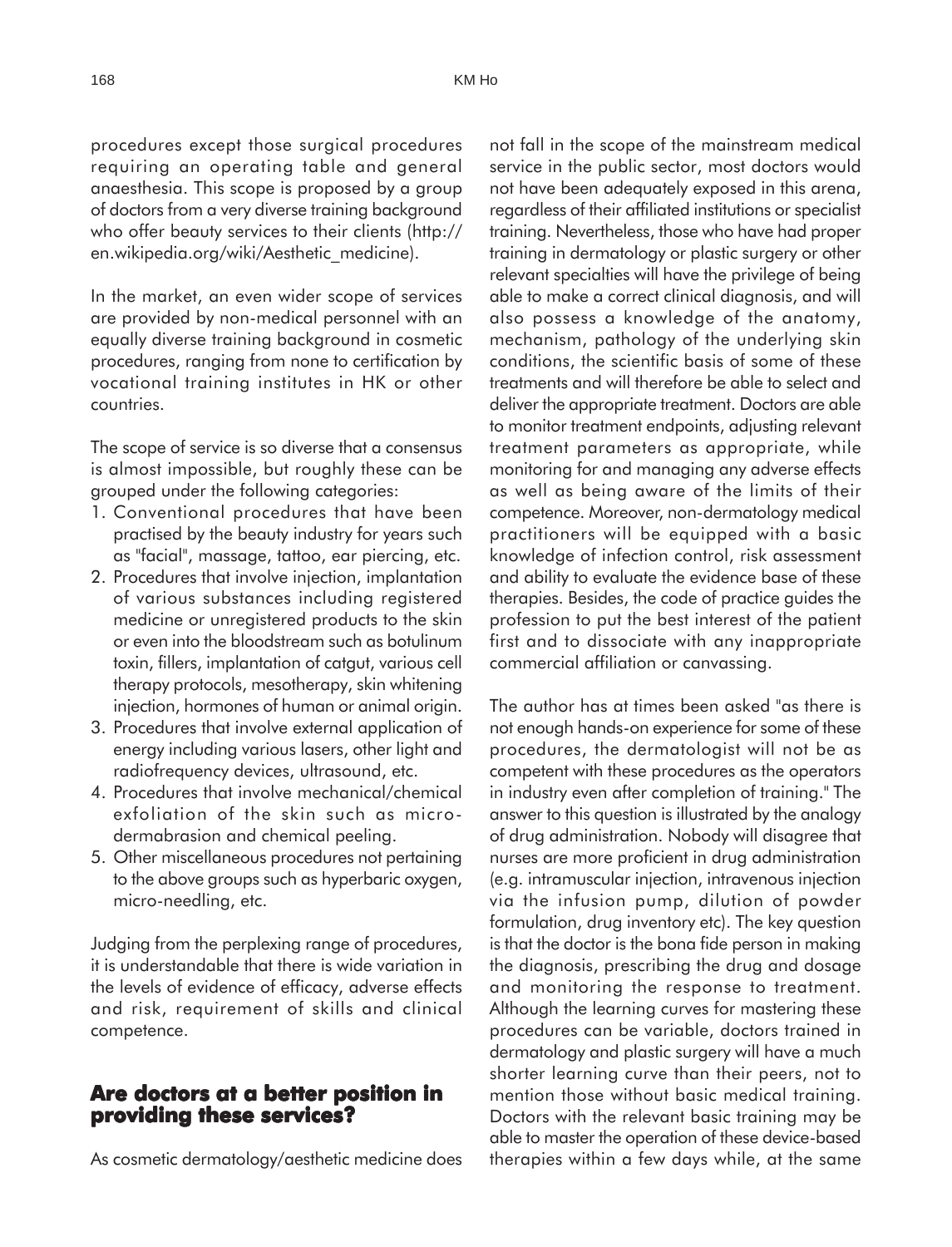time, being able to monitor the results, adverse effects, and manage any unwanted effects as appropriate.

### **The way forward**

It seems that the need for better regulation of beauty services has come on the agenda of the public administrations of other jurisdictions in the World. The UK has recently published its consultancy report in April this year. The report briefly summarised the prevailing scenario in the UK. Not surprisingly, the local scenario shares many common features with the UK. The UK report highlighted three key areas in which changes were recommended which may also be applicable to HK. The three highlighted areas are as follows:

- a) high quality care with safe products, skilled practitioners and responsible providers;
- b) an informed and empowered public to ensure people receive accurate advice, and
- c) the vulnerable are protected; and accessible redress and resolution in case of an adverse event.

As aforementioned, the Review Committee considered that people choosing to undergo cosmetic interventions are both patients and consumers as they are paying for procedures and products that may have a significant impact on their health and wellbeing.

The full report can be accessed from https://www. gov.uk/government/publications/review-of-theregulation-of-cosmetic-interventions.

Given the local incident, working groups have been set up under the Steering Committee on Review of Regulation of Private Healthcare Facilities to examine the need for a more comprehensive framework to regulate the performance of high-risk medical procedures/ practices including the cosmetic/aesthetic treatment/procedures discussed above. The first working group, the Working Group on Differentiation between Medical Procedures and Beauty Services (WG), was concluded in June this year. The recommendations of the WG are yet to be announced and the way carried forward by the Steering Committee.

> **KM Ho**何景文